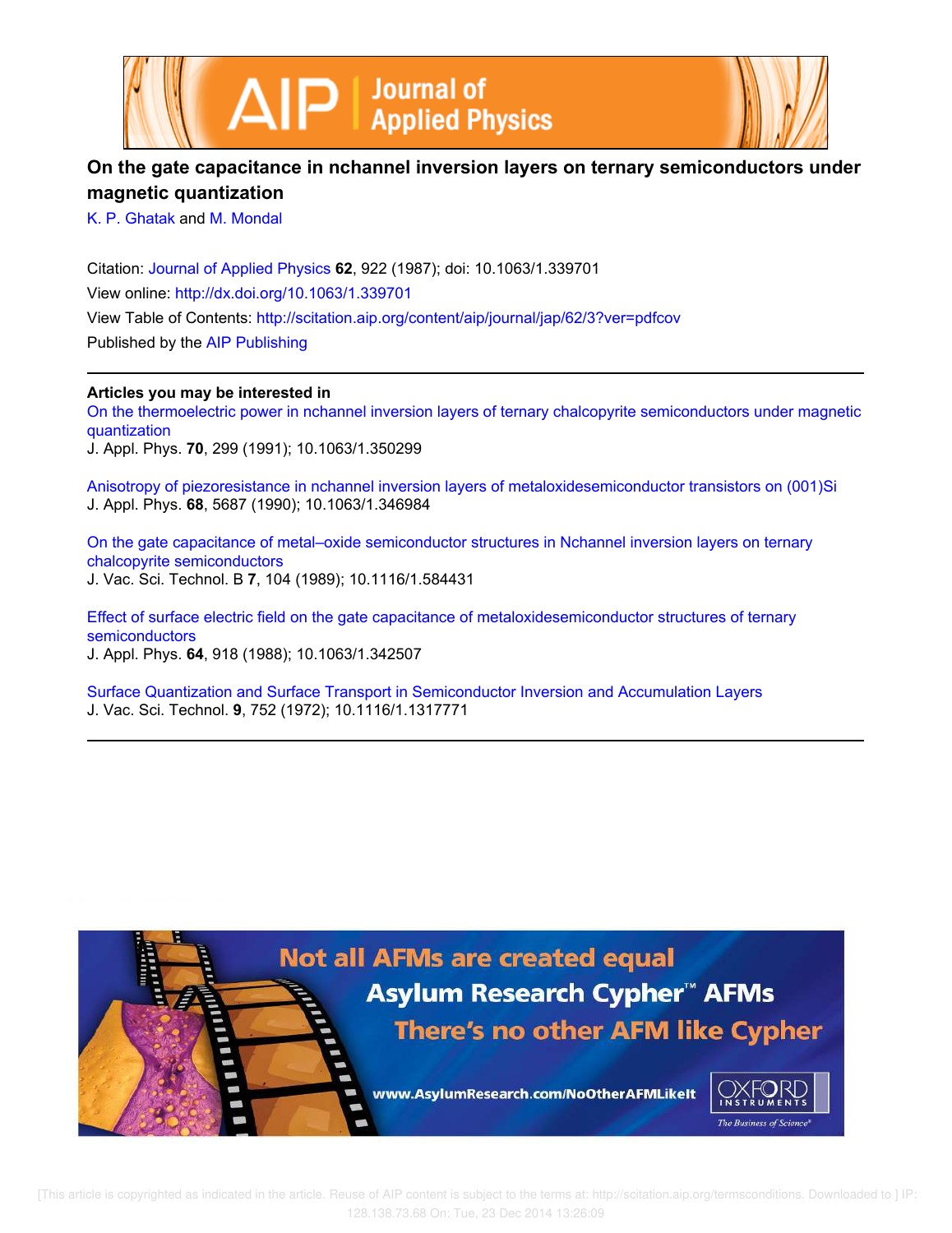# On the gate capacitance in  $n$ -channel inversion layers on ternary semiconductors under magnetic quantization

K. P. Ghatak<sup>a)</sup> and M. Mondal

*Department of Physics, University College of Science and Technology,* 92 *Acharya Prafulla Chandra Road, Calcutta 700 009. India* 

(Received 30 October 1986; accepted for publication 27 January 1987)

An attempt is made to derive a generalized expression of the magnetogate capacitance in the n-channel inversion layers on ternary semiconductors without any approximations of weak or strong electric-field limits and taking into account the influences of electron spin and Dingle temperature, respectively. It is found on the basis of the three-band Kane model and taking *n*-channel inversion layers on  $Hg_{1-x} Cd_x Te$  as an example, that the gate capacitance exhibits oscillations with the changing magnetic field and the oscillatory behavior is in qualitative agreement with the experimental observation reported in the literature for metal-oxidesemiconductor structures of the same semiconductor.

#### I. INTRODUCTION

In recent years, there has been considerable interest in studying the various physical features of inversion layers on Kane-type semiconductors under magnetic quantization.<sup>1,2</sup> Although extensive work has already been done, the interest for further research of the different aspects of such layers is becoming increasingly important. One such important parameter is the magnetogate capacitance of metal-oxidesemiconductor (MOS) structures on small-gap semiconductors which has been investigated<sup>3,4</sup> on the basis of the two-band Kane model together with various assumptions and also by neglecting the combined influence of the electron spin and broadening effects. It would, therefore, be of great interest to investigate the gate capacitance in n-channel inversion layers on ternary semiconductors in the presence of a uniform dc quantizing magnetic field along the z-direction using the three-band Kane model which has been stated in the literature to be the most valid model of ternary semiconductors.<sup>5</sup> Since the above class of materials are being increasingly used for the fabrication of semiconductor devices technical applications and also since the band gap in these materials can be made as narrow as desired by varying the alloy composition, the influence of band nonparabolicity becomes significant. In what follows, we shall first derive an expression of the surface electron concentration per unit area in the  $n$ -channel inversion layers on ternary semiconductors under magnetic quantization without any approximations of weak or strong electric-field limits as often used in the literature<sup>4</sup> and by taking into account the influence of electron spin and Dingle temperature, respectively. We shall then derive a model expression of the magnetogate capacitance with the proper use of the electron statistics and then study theoretically the effect of a quantizing magnetic field on the same capacitance, taking  $n$ -channel inversion layers on  $Hg_{1-x}Cd_x$  Te as an example.

### II. THEORETICAL BACKGROUND

The density-of-states function of the 2D electrons in the inversion layers on semiconductors can, in general, be expressed<sup>2</sup> as

$$
D(\epsilon) = \frac{eHg_v}{2\pi\hbar} \left(\frac{2}{\pi}\right)^{1/2} \times \sum_{n=0}^{n_{\text{max}}} \sum_{i=0}^{i_{\text{max}}} \frac{1}{\Gamma_n} \exp\left(-\frac{2}{\Gamma_n^2}(\epsilon - \epsilon_{n,\pm})^2\right), \quad (1)
$$

where  $g_v$  is the valley degeneracy, *e* is the electron charge, *H* is the quantizing magnetic field along z-direction,  $\Gamma_n$  ( $\equiv K_B T_D$ , Ref. 6) is the linewidth of the broadened Landau levels,  $K_B$  is the Boltzman constant,  $T_D$  is the Dingle temperature, *n* is the Landau quantum number, and  $\epsilon_{n,+}$  is the unperturbed energy eigenvalue, which in the present case can be determined from the equation?

$$
B(\epsilon_{n,\pm}) - (n+1/2)\hbar\Omega - \sigma g^*(\epsilon_{n,\pm})H\mu_0 = 0, \qquad (2)
$$

in which notations are the same as in Ref. 7, Thus, combining Eqs. ( 1 ) and (2) with the Fermi-Dirac occupation probability factor, the surface electron concentration per unit area under magnetic quantization can be written as

$$
N_S = C_0 \sum_{n=0}^{n_{\text{max}}} \sum_{i=0}^{i_{\text{max}}} \rho_{\tau} \Gamma_n^{-1},
$$
 (3)

where

$$
C_o \equiv (g_v e H / 2\pi \hslash) (2/\pi)^{1/2} (K_B T),
$$

 $T$  is the temperature,

$$
\rho_{\tau} = \left[ \left( \sum_{\tau=0}^{\infty} \phi_{+}(\tau) + \sum_{\tau=1}^{\infty} \phi_{-}(\tau) \right) - \left( \frac{\sqrt{\pi}}{2a} \right) [1 - \text{erf}(b)] \right],
$$
\n
$$
\phi_{\pm}(\tau) = \left\{ (2\pi)^{1/2} L_{\tau} (2a)^{-1} \exp(\delta_{\pm}^{2}) [1_{\mp} \text{erf}(\delta_{\pm})] \right\},
$$
\n
$$
L_{\tau} = (-1)^{\tau} \exp(-b^{2}),
$$
\n
$$
b \equiv \gamma^{-1} (\eta - \theta_{n}),
$$
\n
$$
\gamma = \Gamma_{n} (K_{B} T \sqrt{2})^{-1}, \quad \theta_{n} \equiv \epsilon_{n, \pm} (K_{B} T)^{-1},
$$

a) Centre of Advanced Study in Radio Physics and Electronics, University of Calcutta, 1 Girish Vidyaratna Lane, Calcutta, 700 009, India.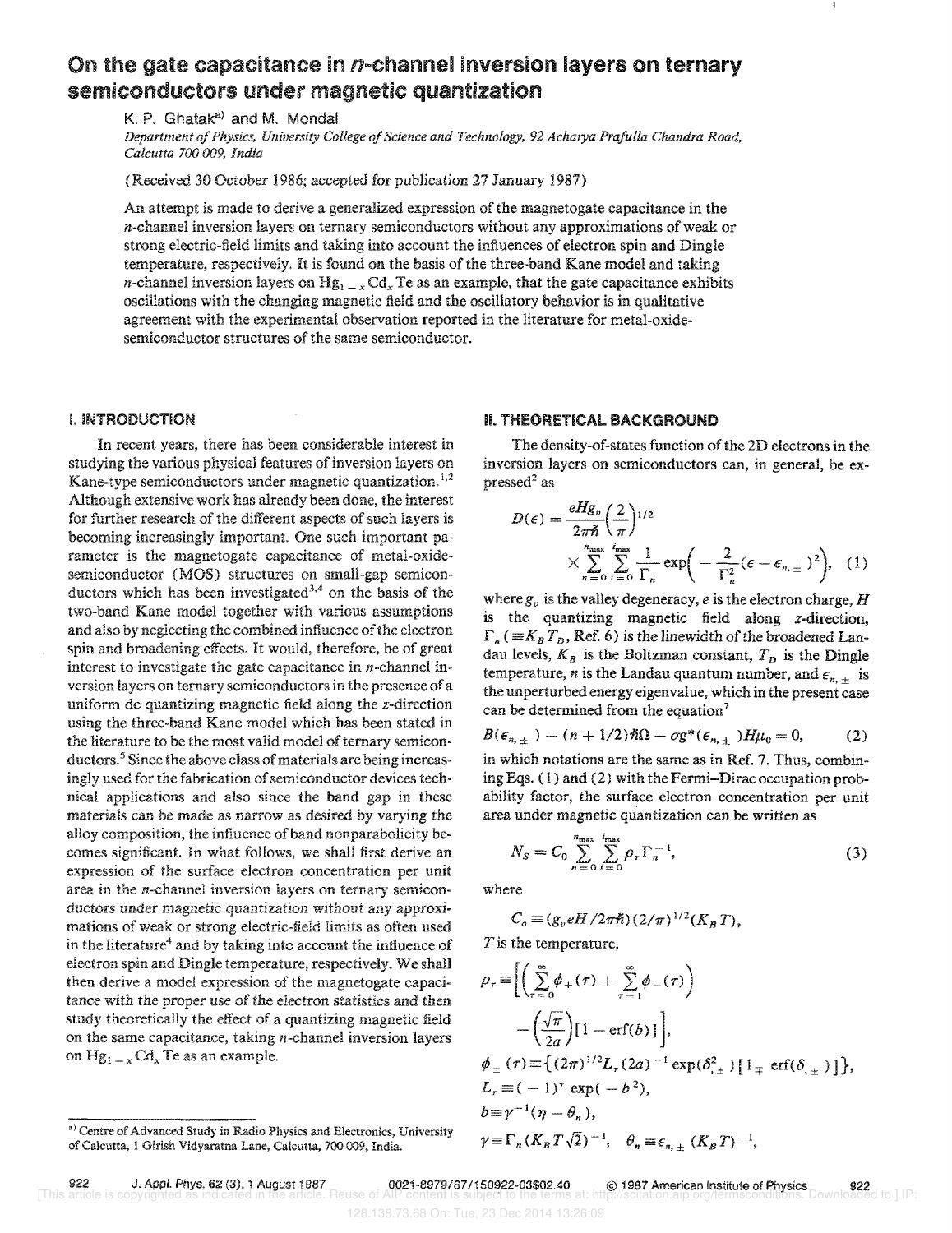$$
\delta_{\pm} \equiv (Z_{\pm}/2a), \quad Z_{\pm} = 2ab \pm \tau, \quad a \equiv \gamma^{-1},
$$
  

$$
\eta \equiv E'_F (K_B T)^{-1}, \quad E'_F \equiv [eV_g - N_S e^2 (d_{\text{ins}}/\epsilon_{\text{ins}}) - E_{fB}].
$$

 $V_g$  is the gate voltage,  $d_{ins}$  and  $\epsilon_{ins}$  are the thickness and permittivity of the insulating layer, respectively, and  $E_{fB}$  is the energy separation between the Fermi level and the conduction band edge in the bulk of the  $p$ -type substrate material in the presence of a quantizing magnetic field. It may be noted in this context that the gate capacitance  $(C_g)$  in MOS structures can, in general, be expressed<sup>2</sup> as

$$
C_{g}^{-1} = C_{ins}^{-1} + C_{s}^{-1}, \tag{4}
$$

where  $C_{\text{ins}} \equiv (\epsilon_{\text{ins}}/d_{\text{ins}})$  is the fixed capacitance due to the insulating layer,  $C_s$  ( $\equiv$ edN<sub>s</sub>/dV<sub>0</sub>) is the surface capacitance due to space-charge layer, and  $V_0\!\equiv\! \left[ \,V_g - (e N_s d_{\rm ins}/\epsilon_{\rm ins}) \,\right]$ is the surface potential. Thus combining Eqs.  $(3)$  and  $(4)$ , the magnetogate capacitance in the  $n$ -channel inversion layers on ternary semiconductors in the presence of a quantizing de magnetic field can be written as

$$
C_g(H) = \left(A_0 \sum_{n=0}^{n_{\text{max}}} \sum_{i=0}^{i_{\text{max}}} \zeta_{\tau} \Gamma_n^{-1}\right)
$$

$$
\times \left(1 + \frac{A_0 e d_{\text{ins}}}{\epsilon_{\text{ins}}}\sum_{n=0}^{n_{\text{max}}} \sum_{i=0}^{i_{\text{max}}} \zeta_{\tau} \Gamma_n^{-1}\right)^{-1}, \qquad (5)
$$

where

J

 $\boldsymbol{\Lambda}$ 

 $\sqrt{K}$   $\sqrt{T}$ 

$$
A_0 \equiv eC_0/K_B T,
$$
  
\n
$$
\zeta_{\tau} \equiv \left(\exp(-b^2) + \sum_{\tau=0}^{\infty} X_{+}(\tau) + \sum_{\tau=1}^{\infty} X_{-}(\tau)\right),
$$
  
\nand

$$
X_{\pm}(\tau) \equiv \{L_{\tau} a^{-2} \sqrt{\pi} \delta_{\pm} [1_{\mp} \text{ erf}(\delta_{,\pm})] \}
$$
  
 
$$
\mp L_{\tau} a^{-2} - bL_{\tau} \exp(\delta_{,\pm}^{2}) [1_{\mp} \text{ erf}(\delta_{,\pm})] \}.
$$

Finally, it may be noted that the general forms of the electron statistics and gate capacitance in the  $n$ -channel inversion layers on parabolic semiconductors under magnetic quanti-



FIG. 1. The plot (a) exhibits the dependence of the normalized magnetogate capacitance of  $n$ -channel inversion layers in  $Hg_1 \sim x \, Cd_x$  Te on the reciprocal quantizing magnetic field. The plot (b) corresponds to parabolic energy bands.

K. P. Ghatak and M. Mondal 923

[This article is copyrighted se of AIP content is subject to the terms at: http://scitation.aip.org/termsconditions. Downloaded to 1 IP 128.138.73.68 On: Tue, 23 Dec 2014 13:26:09